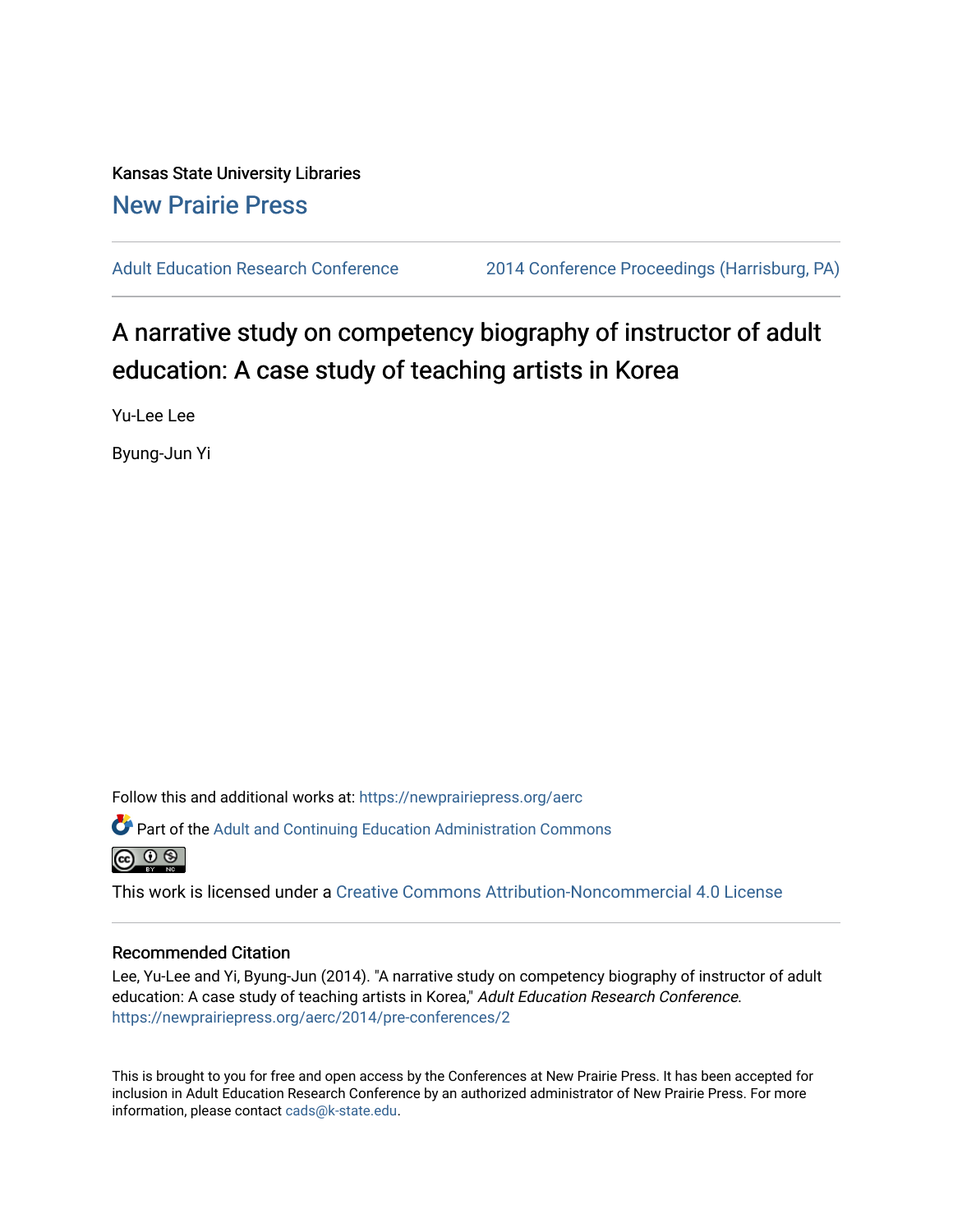# **A NARRATIVE STUDY ON COMPETENCY BIOGRAPHY OF INSTRUCTOR OF ADULT EDUCATION: A CASE STUDY OF TEACHING ARTISTS IN KOREA**

Yu-Lee Lee<sup>1</sup>, Byung-Jun Yi<sup>2</sup>

*ABSTRACT:* Dancing field has, from the beginning, expanded its category from expressing humans' internal desires with physical activities to being active in aesthetic areas. Today, the adult dancing education is the medium where emotional, physical, and psychological abilities can be expressed. The fact that people utilize dance as a learning method, shows their acknowledgement of the value of dance as an educational method. It can be said that dancing leads people to evolve and grow ideologically. Thus, dance education not only simply teaches producing or mimicking an art piece, but also helps to develop an individual into a creative person through self-cultivation and development of one's social skills.

## **Research Problems**

The role of a dance teacher is not only to facilitate students learn movements and technical skills, but also to stimulate the learners' imagination so that they could reason via the art/play. This research will take a look at the core abilities of the dance teachers during the process of transmitting their knowledge, skills, and experiences to learners.

### **Research Method**

The study utilizes the biological research method, which has the advantage of analyzing how the dance teachers' experienced knowledge and series of incidents through reflecting and influence the learners under the conditioned time in which past, present and future time interact with each other. Criteria for choosing the participants: the dance teachers who taught the dancing class for over 10 years were chosen as participants. There was no difficulty in asking the teachers for interviews since there were good rapport among the researchers and participants by having consistent meetings for months prior to the interviews. Then personal interviews were conducted with the dance teachers. Finally, we transcribed the data, coded, and categorized the teachers experiences into themes based on certain keywords.

#### **Findings and Conclusion**

Completing the study, we found that the dance teachers' core abilities are reproduced in their personal memories and the learning is kept only to themselves.

 $\overline{a}$ 

<sup>&</sup>lt;sup>1</sup> Doctoral course of the department of education, Researcher of BK21 Plus in the Department of Education, Pusan National University.

<sup>&</sup>lt;sup>2</sup> Professor of the Department of Education, Pusan National University.